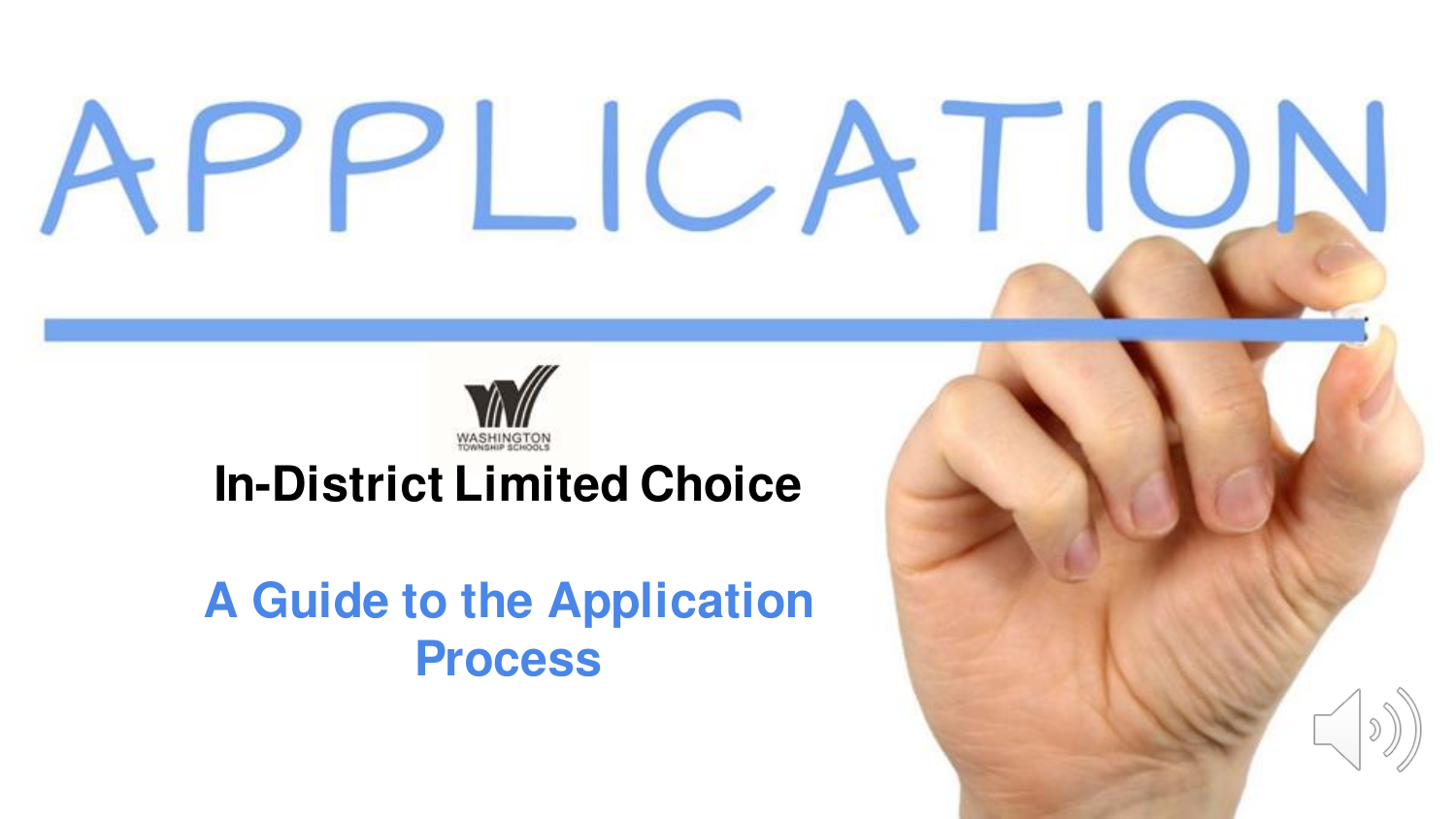# What is In-District Limited Choice?

In-District Limited Choice (IDLC)

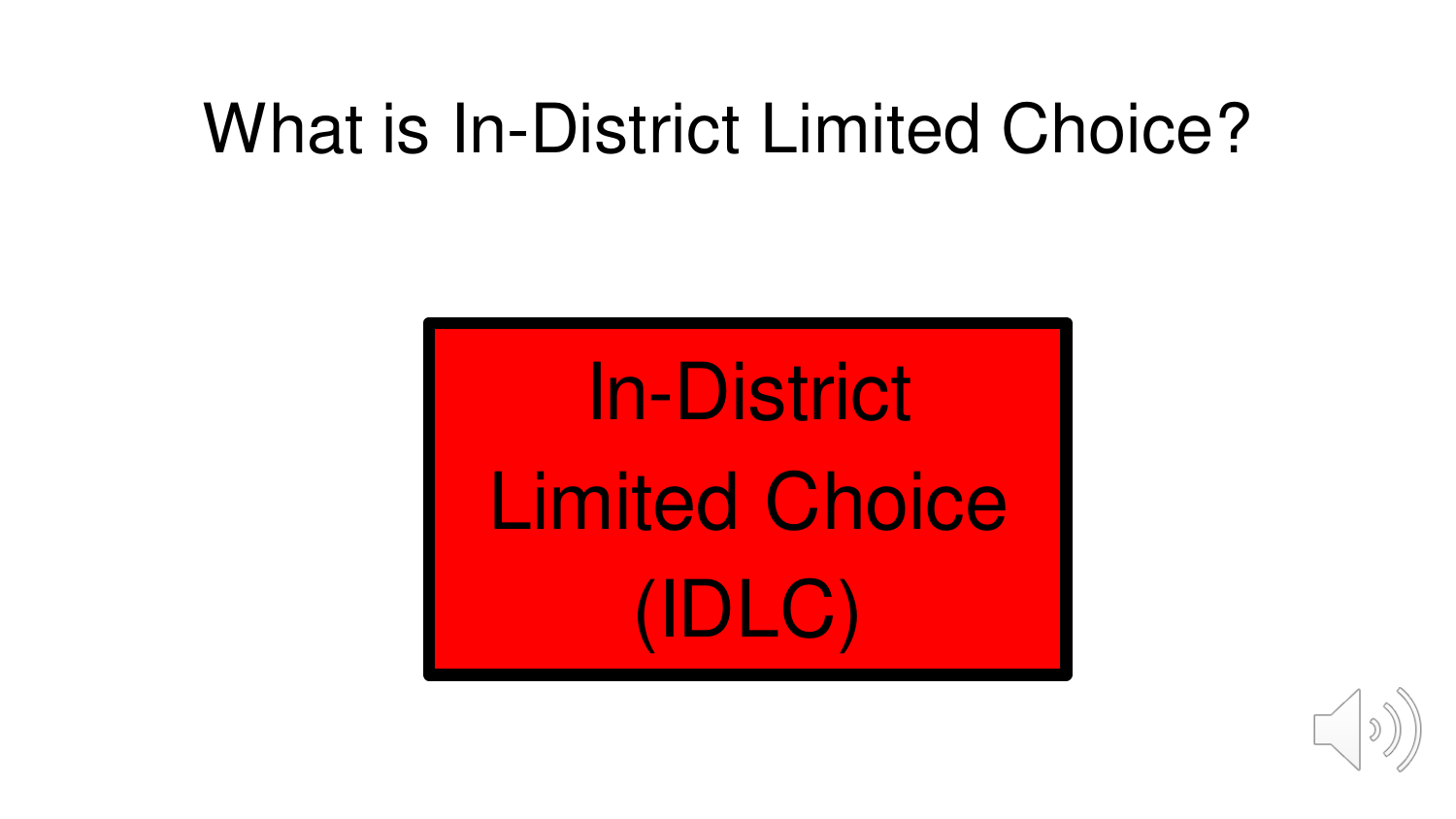### In-District Limited Choice (IDLC)

IDLC is an option for those students residing in MSDWT but looking to attend a school other than their home-assigned school. MSDWT families and staff may confirm the home address at this link:

<https://www.croppermap.com/msdwt/>

Online IDLC applications are available mid-August and are due before October 15th of each year.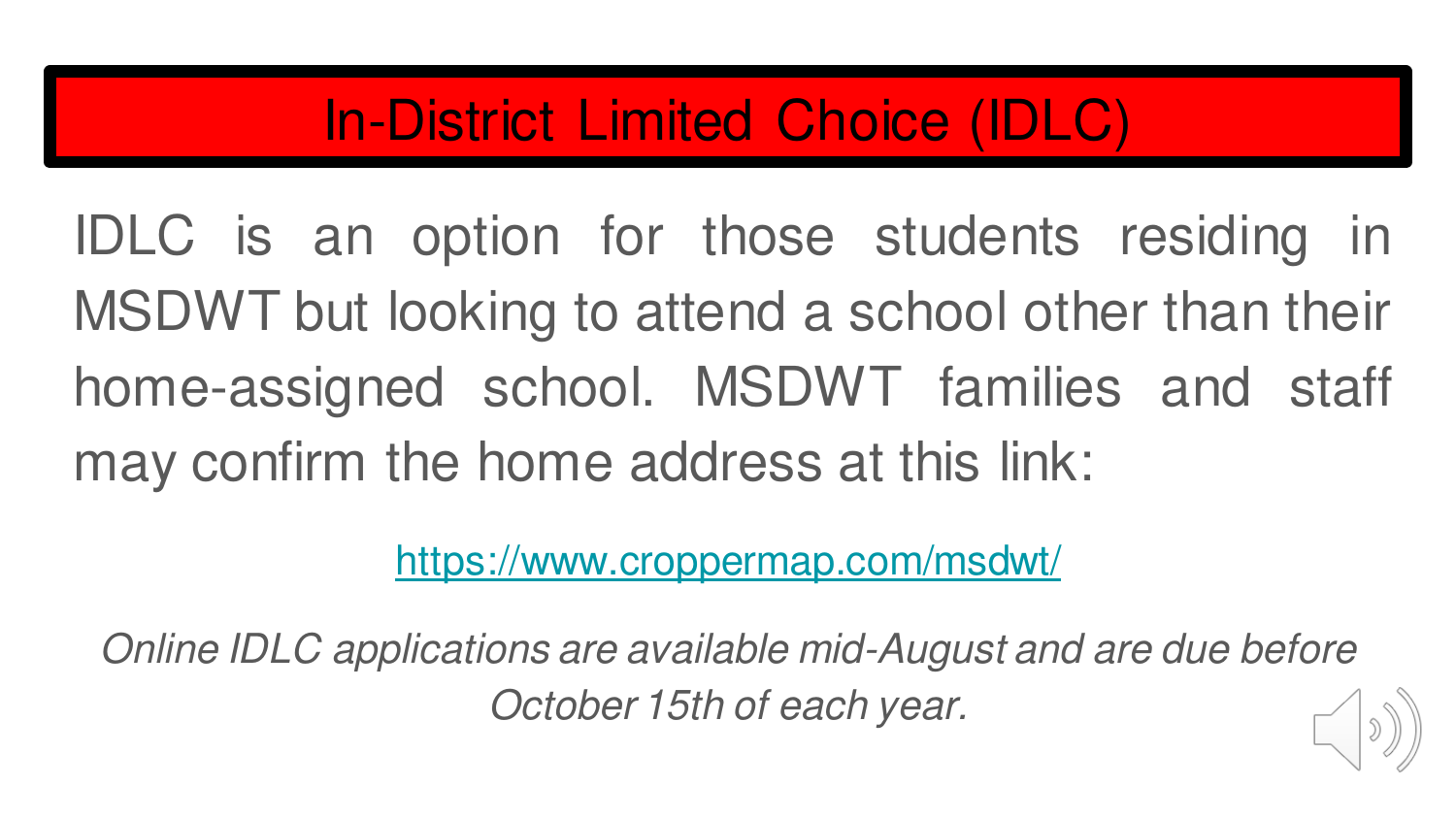## When is an IDLC Application Required?

- A student must apply for IDLC if they reside in MSDWT but wish to attend a school that is different from their home-assigned school.
- A student must re-apply for IDLC if they are **transitioning** from one educational level to another (i.e., progressing from elementary to middle school).
- IDLC approval is NOT an annual requirement IDLC approval will remain in effect through the time of educational level (i.e., elementary approved or middle school level) as long as the student remains in good standing.
- **Please Note:** Families are responsible for transportation to and from school.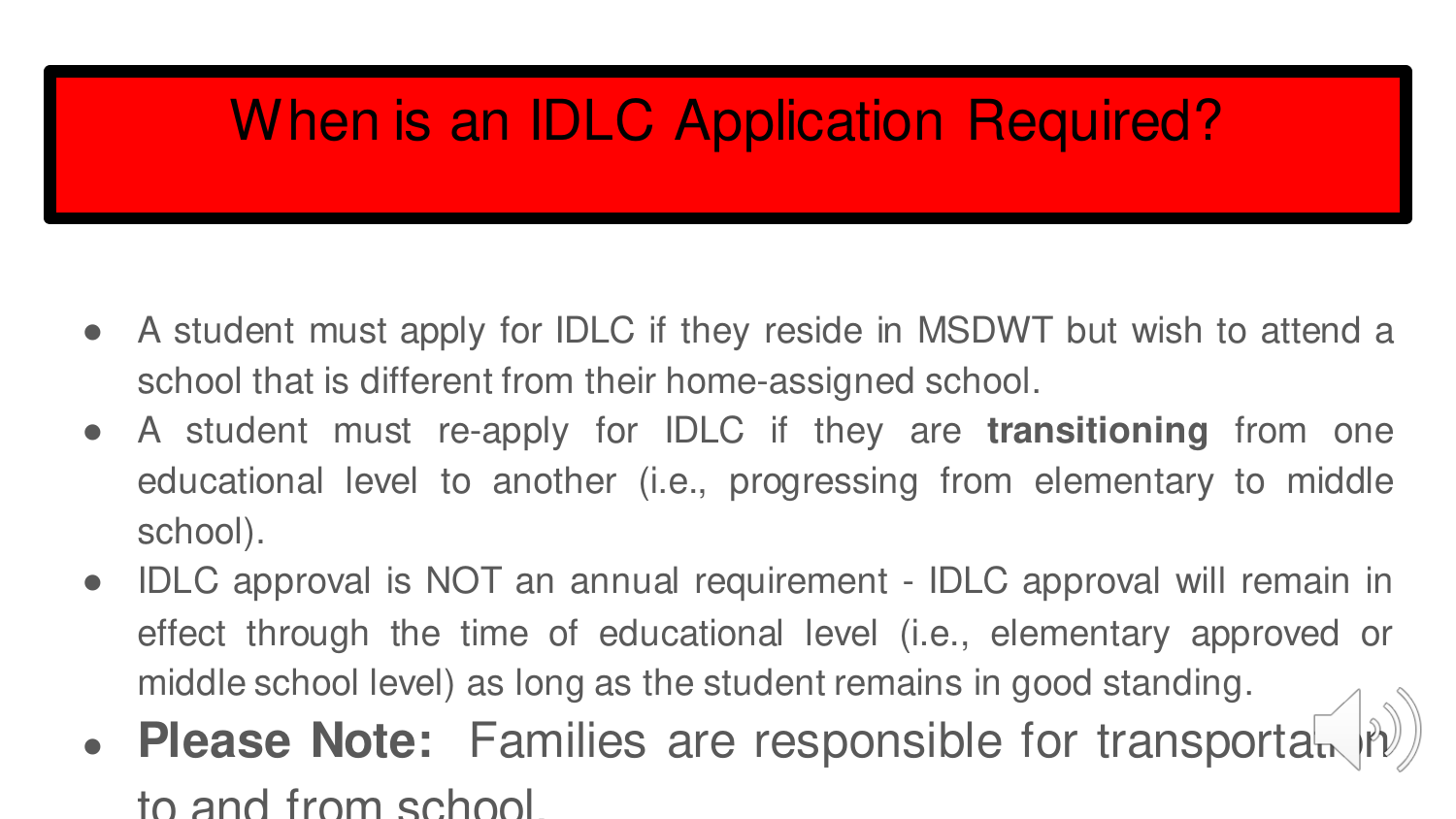### Can my student's approval be revoked?

Yes. A student's approval can be put on probationary status or revoked if absences, tardiness, or discipline issues are a concern.

Students and families in applying for IDLC agree to:

- Arrive to school and be in class before the bell rings;
- Not arrive at school prior to the approved arrival time as designated by the building and may not be left unattended; and
- Students must not be picked up before the end of the school day unless for a substantiated appointment.